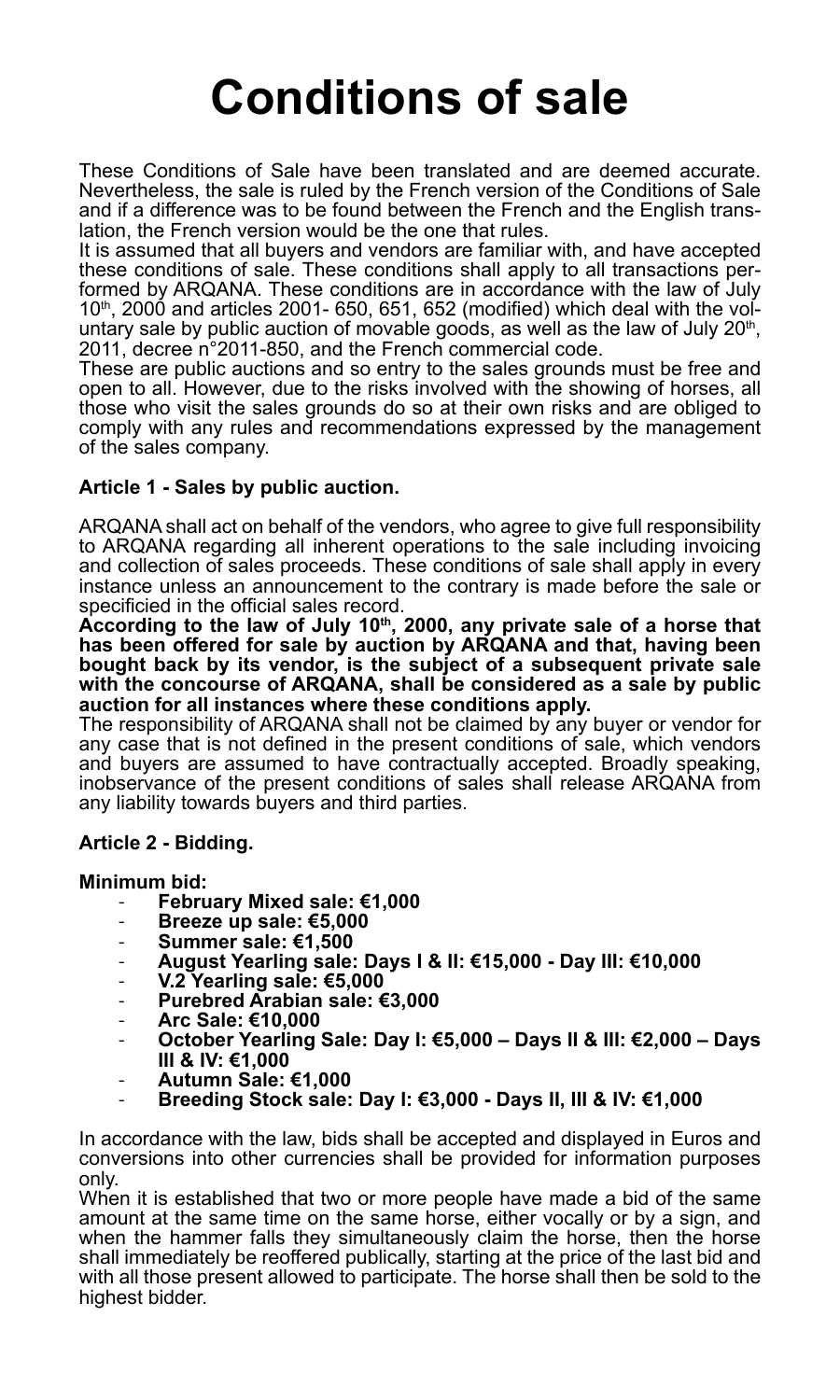ARQANA reserves the right to refuse the bids of anyone who does not provide proof of established solvency and in particular, shall refuse the bids of those who have not settled their previous purchases at ARQANA or any other sales organisation. Any lot that is not paid immediately may be put back up for sale on the ground of "irresponsible bid", at the same session or any subsequent one, without any formal summons or legal procedure and at the irresponsible bidder's own risk. The irresponsible bidder shall be bound to settle the difference between the original adjudication price and the price reached on second intention, and shall have no claim to any surplus which will be passed on to the original vendor.

ARQANA shall be exclusively responsible for the determination of irresponsible bids, whenever they may occur.

ARQANA points out that buyers are given the possibility, with the voluntary consent of vendors, to have the veterinary file of the horses examined before the sale by the veterinarian of their choice and at their own expense, or to carry out their own veterinary examination, within the limits of the protocol set out by the French Association of Equine Veterinarians.

Before a veterinary file is handed over, the vendor shall request the buyer or his/her veterinarian to sign a consultation form comprising a confidentiality obligation which shall apply to the full content of the file.

# **Article 3 - Information to be supplied by the vendor.**

All vendors must provide, in writing and before the sale, any announcement that shall be made public, under his/her own responsibility. ARQANA only vouches for the compliance of the declarations communicated by the vendor with those communicated to the public, but shall under no circumstance be held responsible for the accuracy or truthfulness of the vendor's statements, particularly with reference to VAT, description of the horse, pedigree, entries and earnings of horses, returnable vices or last covering date, etc. The vendor shall also specify whether a filly is in training or out of training.

Thus, the vendor shall indicate **in writing and before the sale**, any error or omission in respect of the catalogue so that such errors or omissions may be notified to the public through an announcement from the rostrum **prior to the sale** and entered in the official sales report.

Any vendor who would fail to rectify in writing before the start of the sale the information supplied in the catalogue in respect of the horses he/she is consigning shall be deemed to have accepted such information and therefore responsibility for its truthfulness shall be entirely his/her own.

A veterinary centre is provided to allow veterinarians acting on behalf of buyers or vendors to examine, at their own expense, all X-Rays and video-endoscopies of the horses offered for sale.

ARQANA wishes to draw the attention of buyers to the announcements made from the rostrum during the sale. These announcements may contain information that does not appear in the catalogue.

#### **Article 4 - Absence.**

**When a horse listed in a catalogue is absent on the day of selling, the vendor shall, bar force majeure (in case of death, accident or serious illness of the horse, a veterinary certificate must be presented at the latest on the day of the sale), pay ARQANA €800 (excluding tax) in addition to the entry fee, €5,000 € (excluding tax) for the Arc Sale.**

**This amount shall be due if the horse's absence is caused by its presen-**

**tation at another sale. When a horse is sold privately before the sale, the €800 penalty (exclud- ing tax), €5,000 (excluding tax) for the Arc Sale, shall be due in addition to the other expenses outlined in article 19.**

#### **Article 5 - Required documents.**

Horses entered by any vendor shall come to the sale with all documents required by ARQANA: passport including up to date vaccination stamps, owner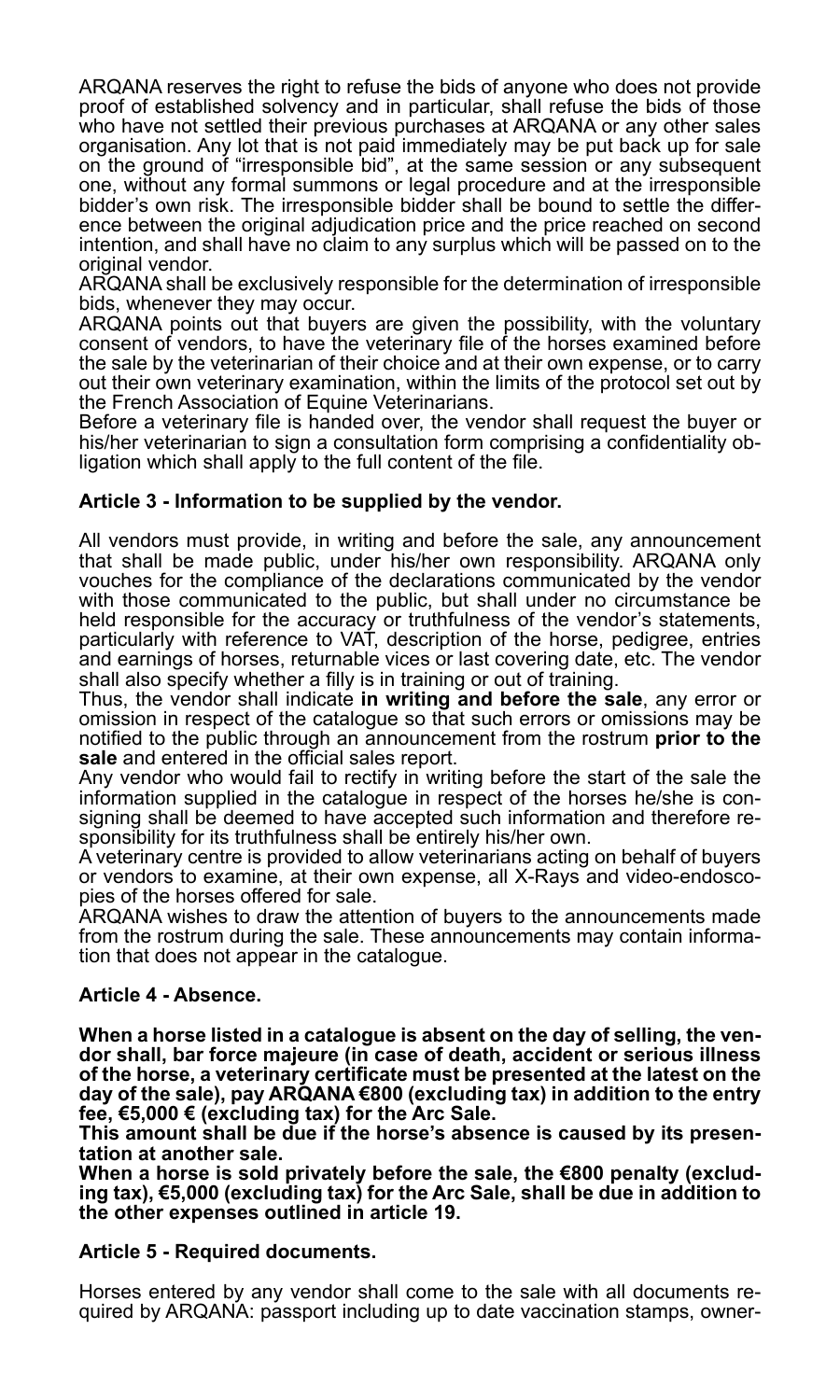ship card (for French horses), sanitary certificates (depending on the horse's category), as well as covering certificate for in-foal mares, irrespective of the nature of the covering contract.

Before each sale, ARQANA specifies the list of documents to be provided by vendors.

Vendors must lodge such documents with ARQANA before the sale. Should such documents not have been submitted in due course, the vendor may be held responsible, without prejudice to ARQANA's right to **refuse to offer the animal for sale or to remove it from the sales grounds**. In any case, should the sale of the animal go ahead, ARQANA shall under no circumstance be held responsible for the absence of the said documents.

A certificate of **negative "Coggins test" less than 30 days old** shall be submitted to ARQANA's sales office prior to the sale. In the absence of this document, the horse shall not be offered for sale and may be excluded from the sales grounds.

For horse travelling from abroad, an export certificate must be transmitted by the Stud Book Authority of their country of origin to France Galop.

The submission and collection of documents shall always be carried out at AR-QANA's sales office. Payment to the vendor shall only be made once ARQANA is in possession of all required documents.

#### **Article 6 – Vendor's warranties.**

Horses offered for sale by auction are sold with the sole **legal warranty provided by the French Rural Code (articles 213-1 and R 213-1 et seq.), exclusive of any other warranty bar conventional warranties applying to stable vices, abnormal inspiratory sounds and locomotor ataxia (wobbler syndrome).**

A veterinarian is available during all ARQANA sales. His/her contact details are available at the sales office to any buyer who would with to be assisted. at his/ her own expense, by a veterinarian for the interpretation of any veterinary file available from the vendor or on the Repository. A sanitary veterinarian mandated by ARQANA is also available in case of a suspicion or observation of an infectious disease. He/She shall be entitled to make the decision to exclude a horse from the sales grounds or place a horse under quarantine on the sales grounds.

#### **Conventional warranties:**

The buyer may seek the resolution of a sale in the case of stable vices, abnormal inspiratory sounds or wobbler syndrome according to the below conditions, and of which he would not have been aware before the sale.

#### *1 - Stable vices:*

Stable vices such as crib-biting, wind-sucking, habitual weaving and habitual box-walking shall be announced from the rostrum, failing which the buyer may seek the resolution of the sale.

Therefore, any lot that

(a) is a Wind-sucker (i.e. habitually gulps or swallows air whether in association with grasping fixed objects with incisor teeth or not) or a Crib-biter;

(b) has been operated on for the correction of Wind-sucking as defined above, including Cribbiting;

(c) is an habitual Weaver (i.e. habitually swings its head and neck to and fro and transfers weight from one forelimb to the other alternately) or

(d) is an habitual Boxwalker (i.e. habitually walks either backwards and forwards or round and round the box repeatedly in an aimless manner)

shall be returnable unless it has been so described, in which case the lot is not returnable.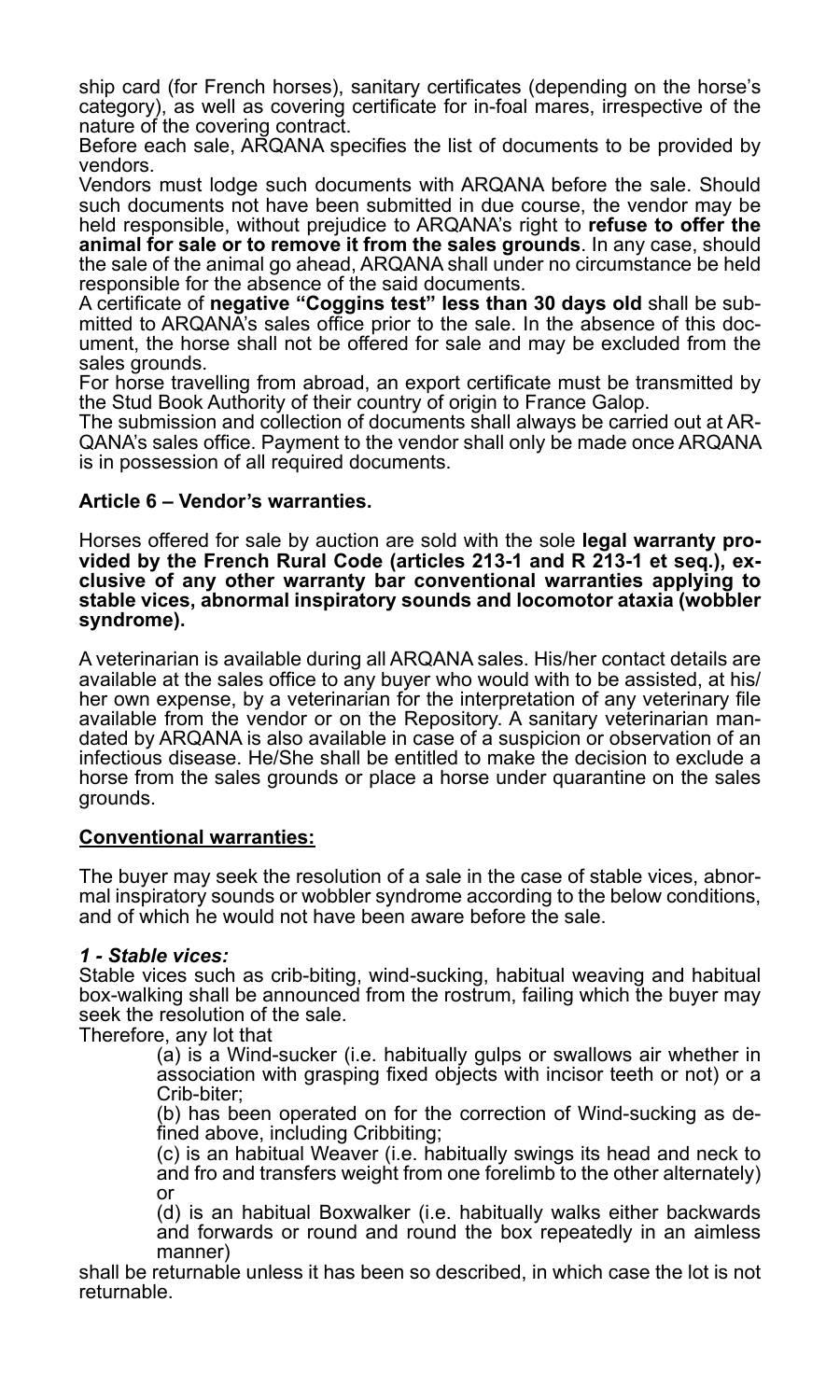# *2 - Abnormal inspiratory sounds:*

Any Lot described as a Yearling (other than one sold in a February Sale to which this sub-condition does not apply), any Lot described as a Two-Year-Old in a February Sale, and any Lot

described as a "Store" in the Summer (July) and Autumn (November) sales may be returned, unless it has been so described or described as having been "heard to make a noise" without qualification, if:

(a) it is a Whistler and/or a Roarer, i.e. makes a characteristic abnormal inspiratory sound when actively exercised and whose scope reveals a Laryngeal Hemiplegia or a Recurrent Laryngeal Neuropathy;

(b) it has been tubed or otherwise operated upon for the correction of Whistling and/or Roaring (operations to treat the displacement of the soft palate, including the operations tie forward, cautery of the soft palate, trimming of the soft palate and myectomy are not operations for the correction of Whistling and/or Roaring within the meaning of this sub-condition), or;

(c) it makes an abnormal inspiratory noise when actively exercised and has (i) a rostral displacement of the palatopharyngeal arch (fourth branchial arch defect); or (ii) a chondroma or severe arytenoid chondritis; or (iii) a cleft palate; or (iv) epiglottic entrapment; or (v) a sub-epiglottic cyst,

Any Lot described as a Horse in Training or showed under tack (May and July Breeze Up sales) may be returned, unless it has been so described, if:

(a) it is a Whistler and/or Roarer as hereinafter defined (in the case of a Horse In Training, a Whistler and/or a Roarer is a horse that makes a characteristic abnormal inspiratory sound when actively exercised and whose scope reveals a Laryngeal Hemiplegia or a Recurrent Laryngeal Neuropathy;

(b) it has been tubed or otherwise operated upon for the correction of Whistling and/or Roaring (operations to treat the displacement of the soft palate, including the operations of tie forward, cautery of the soft palate, trimming of the soft palate and myectomy are not considered as operations for the correction of Whistling and/or Roaring within the meaning of this sub-condition).

#### *3 - Locomotor Ataxia*

Any Lot which suffers from locomotor ataxia (or cervical spondylomyelopathy or Wobbler syndrom) is returnable under the present condition.

#### **Specific return procedure applying to the three aforementioned resolution cases:**

In case of stable vice or abnormal inspiratory sound or locomotor ataxia, the purchaser may seek the resolution of the sale by sending to ARQANA, either by post or email, a notice in writing before 5:00 p.m. on the  $7<sup>th</sup>$  day after the day on which the lot was sold, along with

a veterinary certificate.

Upon the vendor's request, communicated to ARQANA in writing within 4 days from the transmission of the report made by the purchaser's veterinarian, a joint amicable expert evaluation may be ordered by ARQANA. It shall be carried out by a veterinarian appointed by ARQANA, each party being allowed to be assisted by its own veterinarian.

Failing agreement between the parties following this second opinion, the purchaser may bring the case before the court according to regular legal remedies, within 30 days from the reception of the amicable evaluation report.

#### **Redhibitory Vices**

Moreover, the vendor shall guarantee the buyer against the vices specified in section R 213-1 of the French Rural Code which he/she would not have de- clared before the sale.

Any action taken by the buyer in respect of the said redhibitory defects shall be taken in accordance with the provisions of section R 213-3 et seq. of the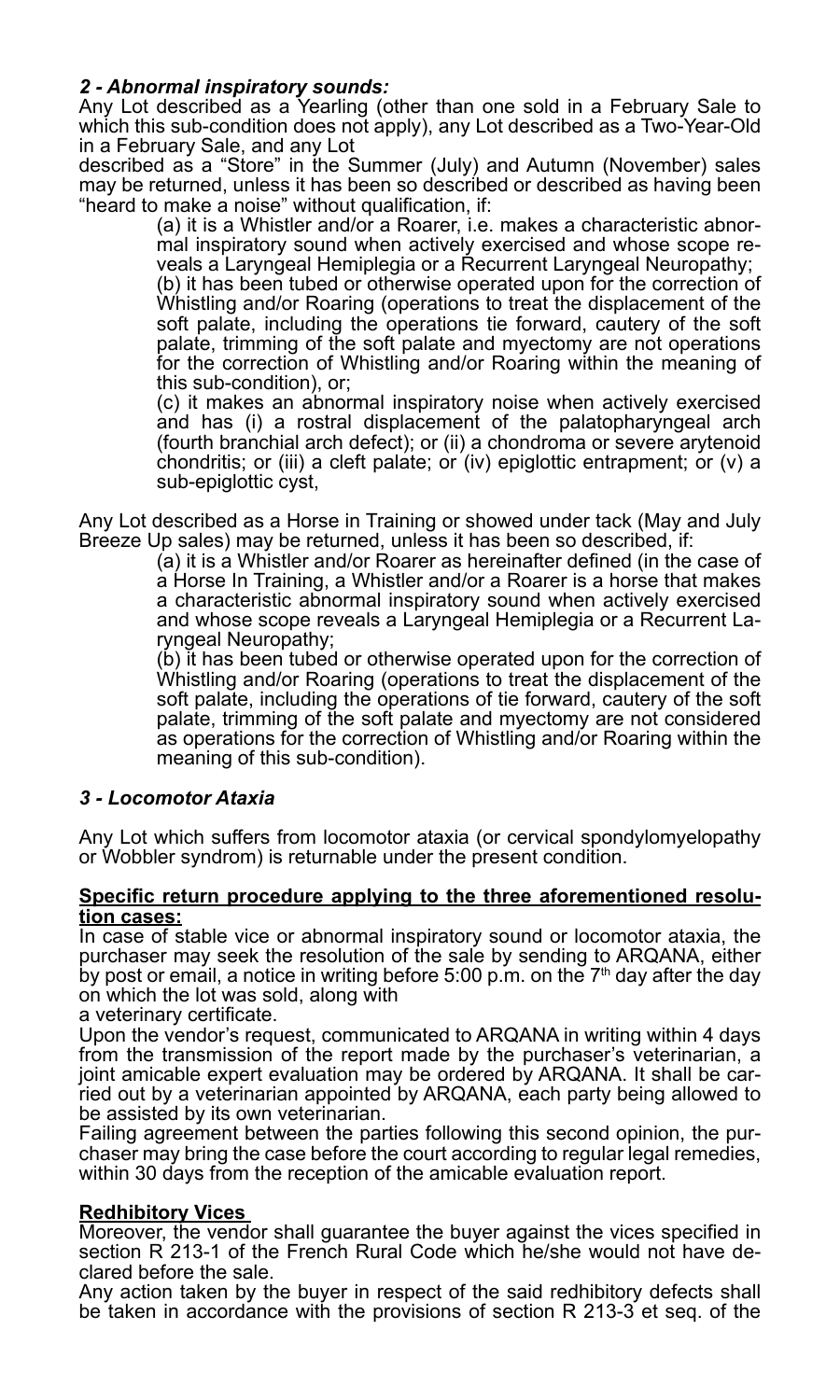French Rural Code, i.e. within 10 days from the delivery, not counting the day of delivery, except for periodical inflammation and infectious anaemia for which such period shall be 30 days not including the day of delivery.

All deadlines shall expire on the last day at 12:00 pm. Whenever a deadline expires on a Saturday, a Sunday or a Bank Holiday, it shall be extended to the first working day that follows.

Within the stated period, the buyer must submit to the Judge of the Court relevant to the horse's location a request seeking the appointment of experts commissioned to draw up a report on the examination of the animal, failing what his/ her application shall be turned down.

Within the same period, the buyer must initiate one of the legal actions started by the occurrence of a redhibitory vice as defined in articles L. 213-1 to L. 213-9 of the French Rural Code.

Within the same period, the buyer must inform ARQANA, by registered mail, of the submission of his/her claim to the Judge and enclose a veterinary certificate detailing the vice concerned.

# **Veterinary File and Arbitration**

The veterinary file of a horse entered in a sale is compiled by the vendor with the concourse of his/her veterinarian. It includes X-rays (in accordance with the international protocol), endoscopic videos, as well as any other document that the vendor may consider useful to bring to the attention of buyers' veterinarians.

ARQANA publishes a list of lots whose vendors have declared to have provided a veterinary file. This information is also mentioned on ARQANA's website.

ARQANA provides a Repository for the loading and consultation of veterinary files. The use of the Repository is subject to special conditions and each user (vendor, purchaser and veterinarian) undertakes to respect them. These files are dated less than 30 days before the sale and remain the property of the vendor after the sale. Veterinary files supplied by vendors are reserved exclusively for veterinarians appointed by purchasers. Any veterinarian consulting a file commit themselves to the obligation of confidentiality of all information they may be led to collect. In the case of a file lodged on the Repository, the veterinarian shall also accept its terms and conditions available on ARQANA's website.

ARQANA shall not be held responsible for any mistake in identification or conformity, or lack of legibility of the veterinary files, not for the malfunctioning of the material available in the veterinary centre.

All veterinarians acting on behalf of buyers shall consult the veterinary files and, when applicable, carry out further veterinary examinations, at their own responsibility and expense, within the protocol established by the Association of Equine Veterinarians.

Buyers and vendors undertake not to hold ARQANA responsible in any case of accident caused to a horse or by a horse during its examination by a buyer or his/her veterinarian. They alone shall be responsible for any consequences direct or indirect.

Any purchaser who, by him/herself or through the intermediary of his/her veterinarian mandated for this purpose, will have had or could have had access to the information available in the veterinary centre, will be presumed to have known their contents and shall not be able to take advantage of such information to obtain the cancellation of the sale.

When the buyer did not have access to this information or when no veterinary file was submitted, and within 30 days after the sale, the buyer feels that the horse is affected by a vice, he/she must inform the vendor that he/she indends to request expert opinion on an amicable basis so as to assess grounds for such application.

This examination shall be performed as soon as possible by a veterinary expert agreed upon by both parties or, when no agreement is found, appointed by ARQANA. The duration of the examination shall not be used by the vendor as a reason to challenge the admissibility of further legal action. Barring technicality, both parties may undertake to accept the findings of the said expert.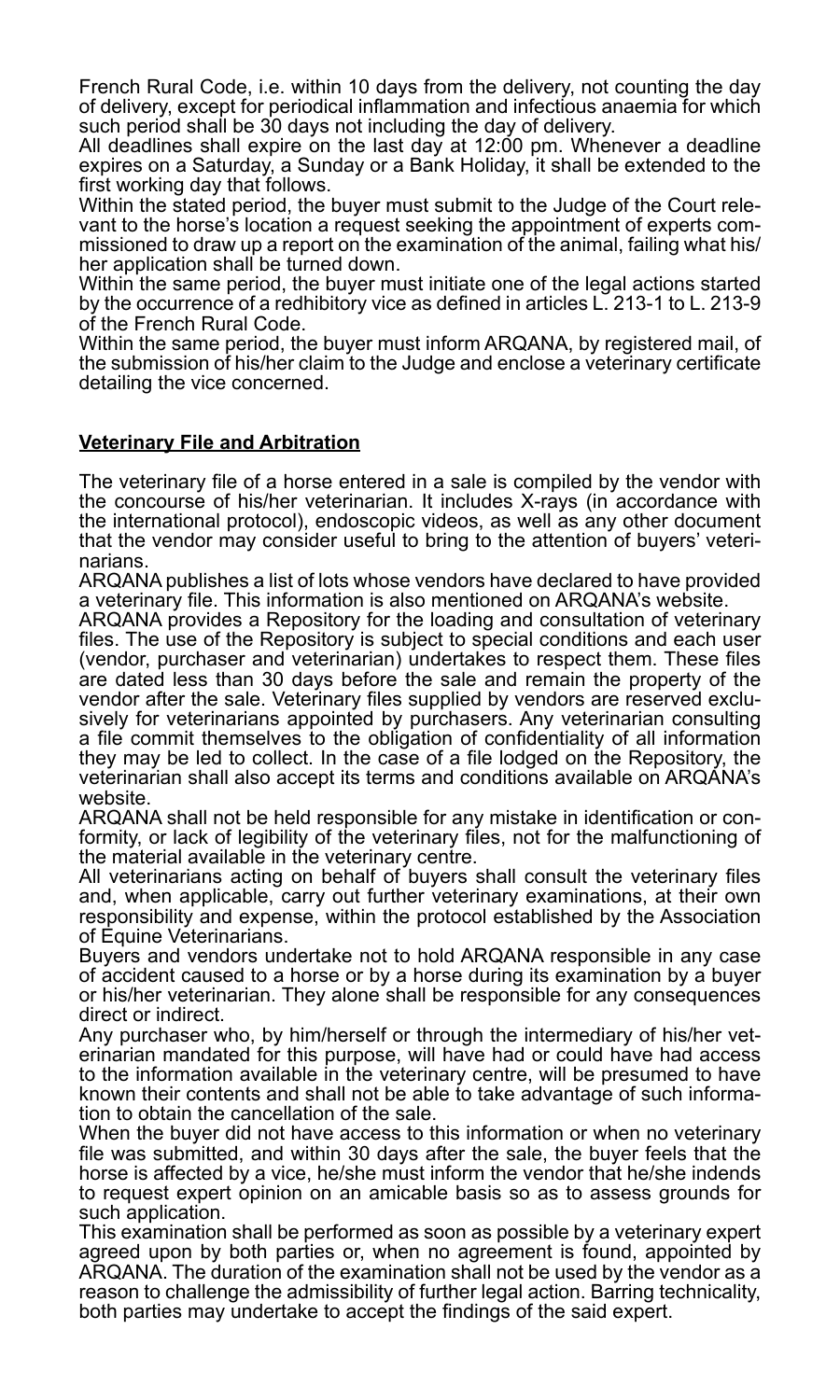In all circumstances, the action taken by the buyer to seek the cancellation of the sale shall be pointed directly at the vendor, whose name will be supplied by ARQANA on his/her request.

Under no circumstances can such action be directed against ARQANA, which shall not carry any responsibility.

No claims, even in the case of redhibitory vices, shall be accepted if the buyer has not paid up the full price of his purchase. In case of redhibitory vices or dispute (see article 11) funds shall be withheld at ARQANA.

#### **Broodmares:**

Any vendor of broodmares shall specify in the catalogue: the mare's progeny, year by year since her retirement to the breeding shed and, regarding any dead offspring, the mentions; still born, dead at birth or accidental death; the date she was last covered; the assumed pregnancy stage, cases of abortion or twin births.

The vendor shall be responsible for the accuracy of this information. Any action taken by the buyer in respect of an error or omission shall be taken against the vendor only. Should an important piece of information mentioned in the catalogue, or announced from the rostrum at the vendor's request, prove incomplete or inaccurate, the sale may be cancelled at the buyer's request within 30 days from the sale. The vendor may have the stage of pregnancy announced from the rostrum and produce in evidence a certificate issued by a veterinarian within 8 days preceding the sale.

The buyer retains the right to have the broodmare examined by a veterinarian agreed upon by the vendor within 24 hours from the sale before the mare has left the sales complex. Should the findings of the veterinarian contradict the representations made by the vendor, the sale shall be cancelled by right. Any broodmare sold as "not in foal" after indication that she was covered, which would turn out to be "in foal" eventually, shall be returned to the vendor. The latter shall, of course, return the purchase price to the buyer plus an interest of 6% per annum, vendor's commission, the cost of the upkeep at current rate within 15 days from the registered mail sent by the buyer informing him that the mare was confirmed in foal.

However, the buyer shall retain the possibility, if he/she so wishes, to keep the broodmare by offering to the vendor a simple refund of the price of the covering fee without any extra cost. Should the buyer have waited for the mare to foal down, he/she shall be deemed to have agreed to pay the nomination price, whether the offspring is born viable or not.

Prior to the sale, the potential buyer of a filly out of training shall be entitled to seek the vendor's permission to have the mare examined by a veterinarian agreed upon by the vendor to ensure that the mare is fit for reproduction in particular as regards her genitals.

#### **Lot identification**

All vendors shall ensure that each horse offered for sale actually bears the number assigned to it in the catalogue.

In the event of an error or confusion, they shall bear sole responsibility therefor and such responsibility shall not befall ARQANA.

ARQANA shall commission a veterinarian to proceed with verifying the identity of the horses. In the case of an investigation, the vendor undertakes to carry out at his/her expense the blood test or any other required procedure to establish the horse's identity.

The vendors undertake to have all the horses presented at the sale undergo the statutory vaccinations required under the French Rules of Racing.<br>Horses that are sold as a result of a court decision are sold as such in their cur-

rent state, without any warranty, in accordance with article 1649 of the French Civil Code.

**Article 6bis – Prohibited substances - Anabolic Androgenic Steroid (A.A.S), Non-Steroidal Anti-Inflammatory Substances (N.S.A.I.S), corticosteroids, clenbuterol and Bisphosphonates - applicable to all lots with the exceptions of mares that have previously been covered by a stallion,**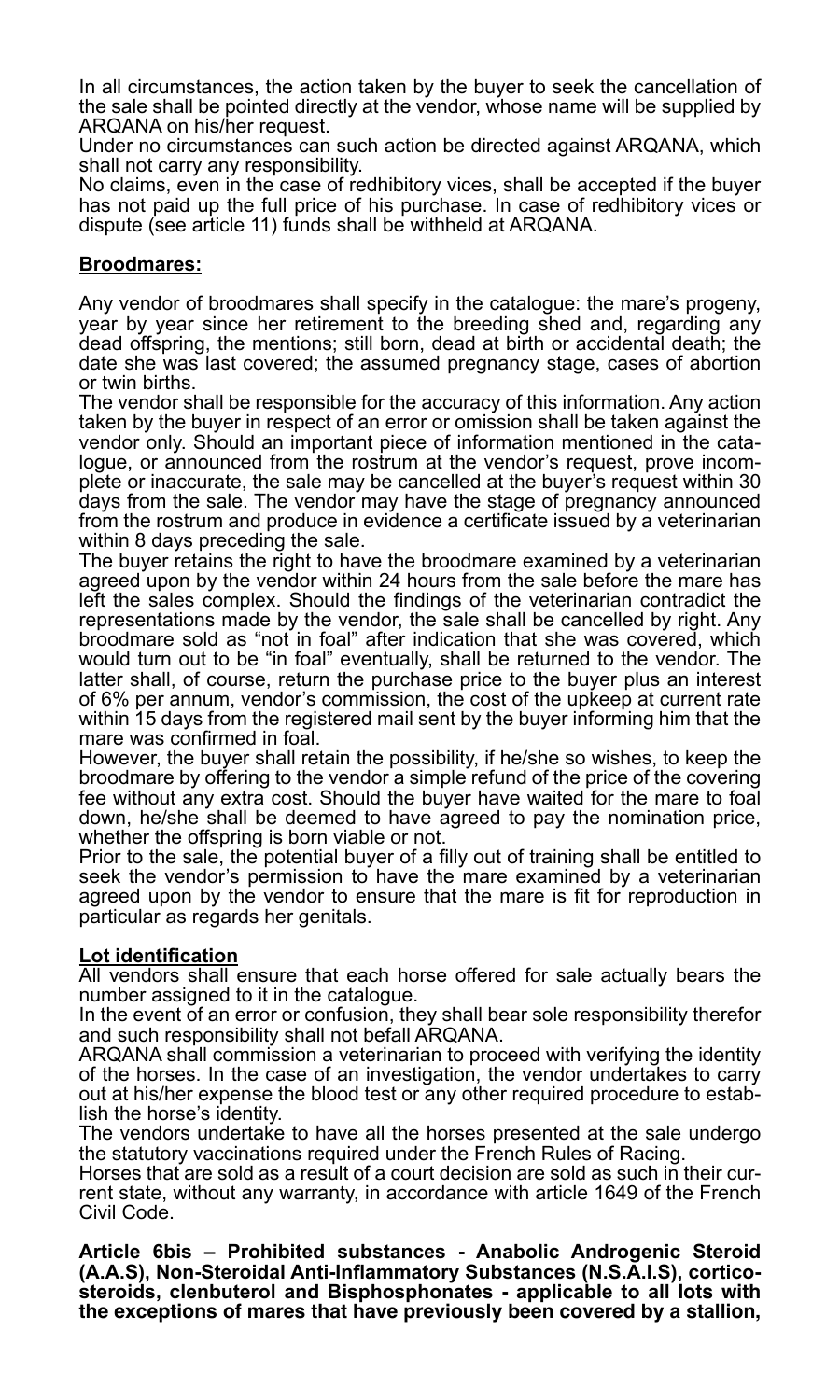#### **and stallions.**

The procedure and conditions hereunder described apply exclusively to the lots designated below and do not in any way affect the conditions of sale relating to the payment of horses purchased.

**A lot refers to all horses with the exceptions of mares that have previously been covered by a stallion, and stallions.**

**The buyer will not be able to request the cancellation of the sale if the administration of one or more of the substances mentioned above has been the subject of a veterinary certificate and an announcement from the rostrum.**

1 - A lot shall be returned to its vendor in the situation when a blood test organised by ARQANA and taken on the day of the sale, in the location designated by ARQANA, would confirm the presence of **one or more prohibited substance(s)**. All expenses incurred by the purchaser shall be payable by the vendor.

2 - All tests must be carried out under the following conditions:

a) The purchaser must instruct ARQANA to take a sample from the said lot such as to test for the presence of **one or more prohibited substance(s).**

b) Test order must be given by the purchaser immediately after the sale **by signing the designated section** on the purchase docket provided by ARQANA. ARQANA shall not accept any other form of request.

c) As soon as ARQANA has accepted the test order, **the lot must be taken directly from the sales ring to the designated holding area** where a member of the veterinary team appointed by ARQANA will take the sample.

d) This sample will consist of two blood samples (A and B) which will be sent for analysis to the French horse racing Laboratory of Verrières-Le-Buisson (LCH).

e) Sample B will only be analyzed in the event of a confirmatory analysis requested by the seller, in a laboratory of his choice, in accordance with the France Galop race code.

3 - The results of the blood test and the resulting decision shall be only communicated to the purchaser and the vendor.

4 – In the event of the detection of one or more substances belonging to the categories mentioned above, the decision shall be notified to both the vendor and purchaser, and ARQANA shall not be responsible for any loss or cost incurred to either party as a result of the decision.

5 – In the situation when a purchaser would have exported a lot out of the E.U. or to the United Kingdom before ARQANA had been informed of the result of the blood sample taken on the said lot, the purchaser shall be obliged to take custody of the horse and pay the entire purchase price of the lot, including when **one or more prohibited substance(s)** has(ve) been found in the sample.

6 - In all other cases, should a purchaser wish to return a lot to the vendor, he/she must first notify ARQANA by a notice in writing either by post or email, **within seven days** of having been notified by ARQANA of the positive result of the blood sample. The decision must be notified in writing to ARQANA at its headquarters and shall only be treated by ARQANA if the company has expressly acknowledged receipt of the notification.

7 - In the absence of such notification, the purchaser shall be obliged to retain the lot and become liable for the entire purchase price.

8 - Once ARQANA has acknowledged receipt of the buyer's refusal of sale notification, ARQANA will in turn notify the seller who will then have the opportunity to request a confirmatory analysis **within seven days** from the date of receipt of the notification by ARQANA. During the period of the confirmatory analysis, the lot remains under the responsibility of the buyer.

9 - The purchaser shall be entirely responsible for the lot after the sale and no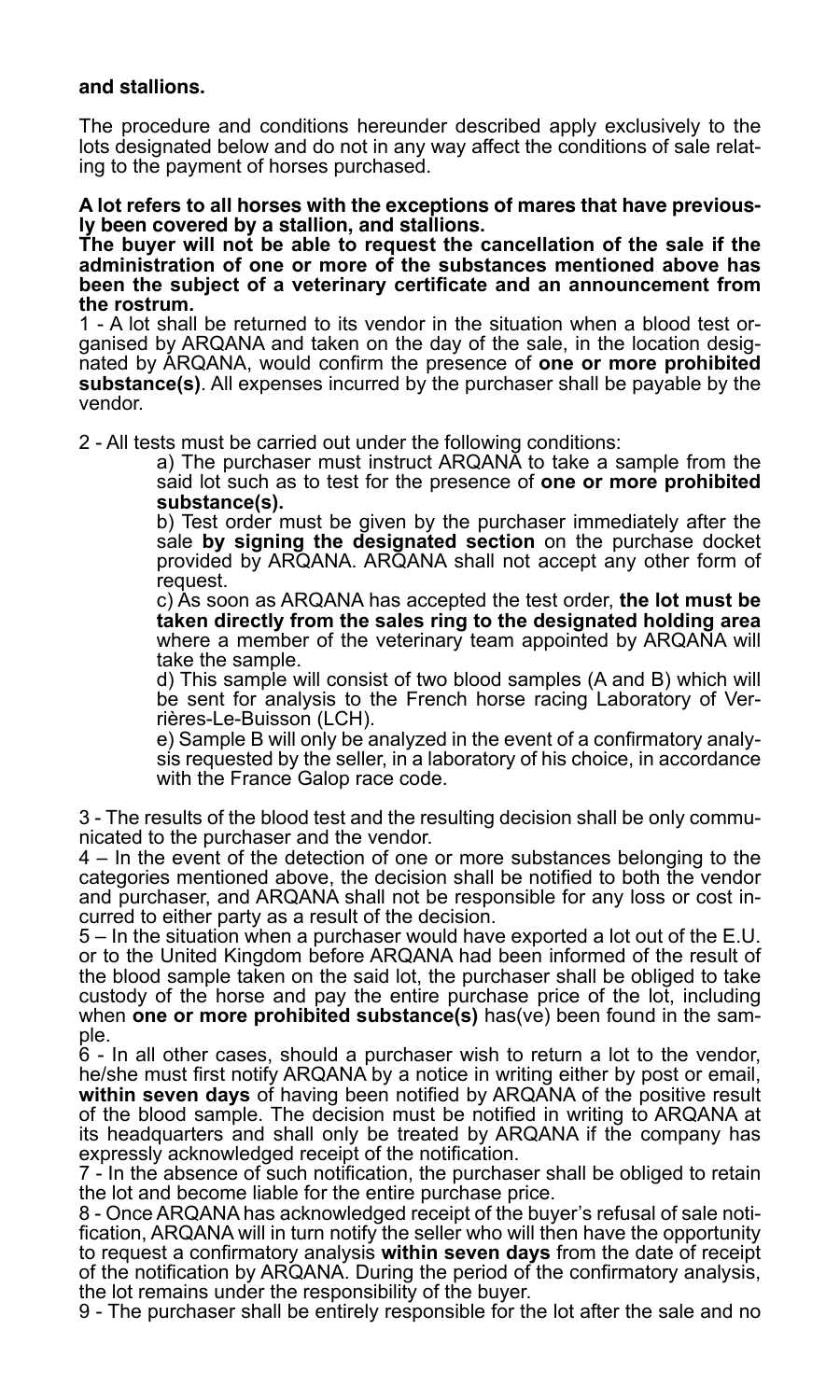claim on his/her part shall be accepted in the situation when he/she would not have settled the full purchase price immediately.

10 - From the receipt by ARQANA of the notification of the buyer referred to in point 6 and in the absence of a request for a confirmatory analysis by the seller, **the sale cancelled by rights** and the seller personally make sure that the lot is recovered from the buyer. Under no circumstances may the return of the lot in the premises of ARQANA be accepted. **If the result of the analysis of the sample B shows the presence of one or more of the substances detected in the sample A, the sale will also be automatically resolved.**

11 - Should the buyer decide to return the lot to the vendor according to the above conditions, the vendor must:

a) pay to ARQANA, upon presentation of an invoice, any cost or expense born by ARQANA as a result of the blood test and analysis, together with the relevant commissions which would have been payable by vendors and buyers alike if the sale had not been cancelled.

b) indemnify ARQANA against any cost or expense that may be caused by its decision and would be supported by ARQANA (legal fees etc.)

12 – Subject to the rules of section 11 above, the purchaser shall pay to AR-QANA, upon presentation of an invoice, all costs relating to the blood test and analysis.

13 - All notifications relating to conditions 1 - 12 above must be made in writing and sent by post or email to the vendor or the purchaser at the address mentioned on the sale's form, or on the purchaser docket, or at their main office or regular home address. Such notifications shall be considered to have been issued on the day of its reception by the addressee.

# **Article 6 ter - Piroplasmosis**

The procedure and conditions described below only apply to the lot and do not affect in any way the conditions regarding immediate payment of all purchases. A lot designates a foal, a yearling, a 2 Year-Old, a horse in training, a mare or filly in or out of training, a broodmare or a stallion.

1 – Unless the information that it is positive for piroplasmosis without qualification has been published and announced from the rostrum, any lot shall be re- turnable to the vendor in the case when the blood sample taken from this lot, on the purchaser's request, on the sales grounds or their annexes, no later than the day after the sale, by the veterinarian appointed by ARQANA and tested by a registered laboratory using the Elisa + IFAT protocols and the PCR protocol, reveals the positivity and/or seropositivity of Theileria Equi and/or Babesia Caballi according to the conditions and levels specified by OIE.<br>2. Any blood sample shall be taken according to the follo

2 – Any blood sample shall be taken according to the following conditions:

- a) The purchaser must irrevocably instruct ARQANA to take a blood sample on the said lot, and to have it tested for the positivity and/ or seropositivity of Equine Piroplasmosis.
- b) The blood test instruction must be given in writing, on the day of the sale, by the purchaser to ARQANA, which will appoint a veterinarian to take the sample, no later than the day after the sale, on the sales grounds or their annexes. ARQANA shall only accept instructions that are given according to this procedure.
- c) The purchaser commits to paying all charges incurred by taking and testing the blood sample.

3 – The results of the analysis of the blood sample for the said lot will be com-

municated with the greatest confidentiality.<br>4 – The decision will then be notified to the vendor and purchaser, and ARQA-NA shall not be held liable for any loss or expenses caused to any party as a result of this decision.

5 – In the situation when a purchaser would have exported a lot out of the E.U. or to the United Kingdom before ARQANA had been informed of the result of the blood sample taken on the said lot, the purchaser shall be obliged to take custody of the horse and pay the entire purchase price for the lot, including when the results have revealed that the lot is positive and/or seropositive to Equine Piroplasmosis.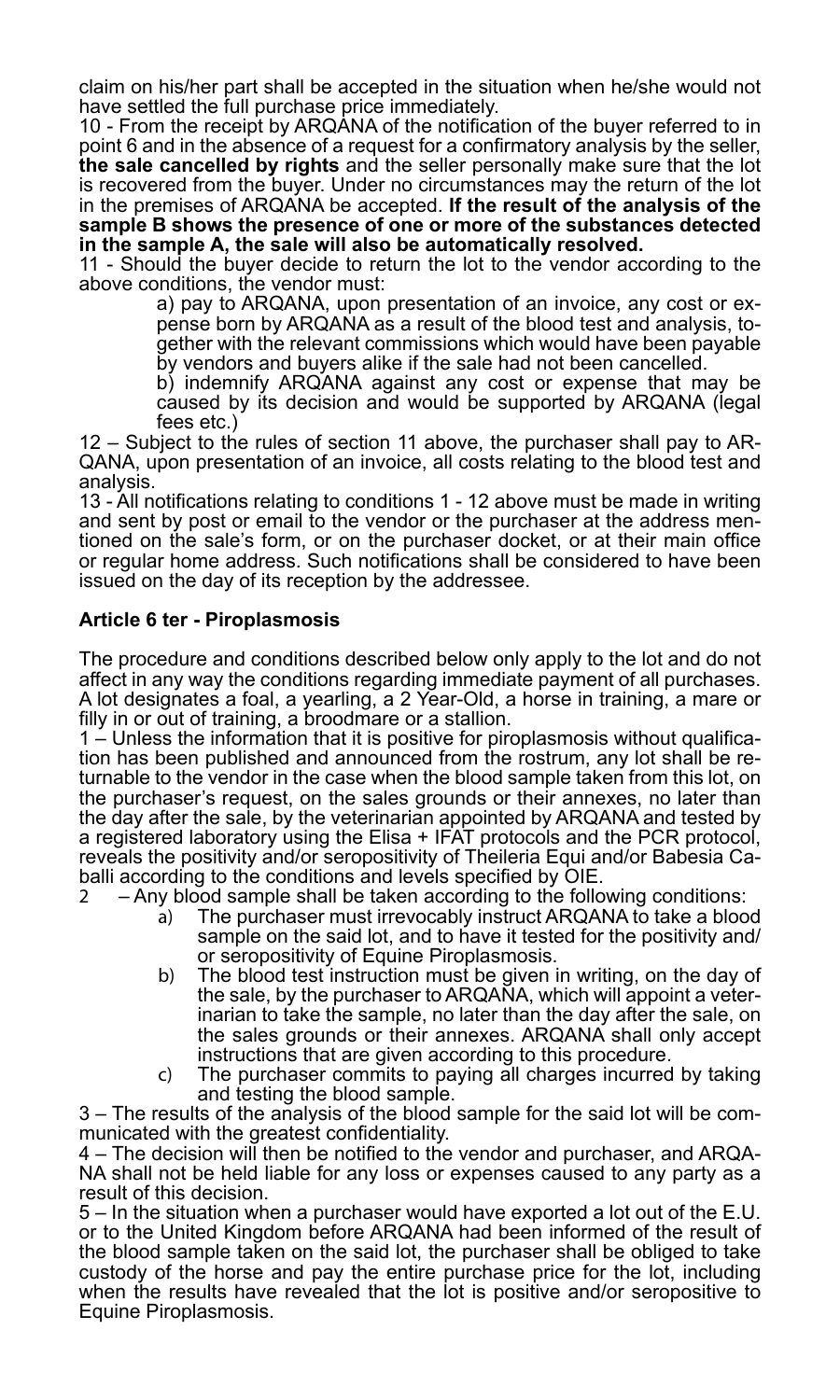6 – In all other cases, when the purchaser decides to return the lot to the vendor, such decision must be notified to ARQANA by a notice in writing either by post or email, within seven days from the date of ARQANA informing the purchaser of the result of the blood test. The decision must be notified in writing to ARQANA's headquarters and will only be considered by ARQANA when it has expressly accepted it.

# **Article 7 - Miscellaneous obligations for vendors.**

The seller agrees to only offer for sale horses whose ownership is undisputed. The horses offered for sale shall arrive the day before the sale, according to the availability of the boxes, equipped with a compulsory head collar and lead rope to allow buyers to inspect them. **The head collar shall become the buyer's property**. Furthermore, they shall be fitted with a bit or chifney, failing which they shall be excluded from the sale.

No vendor shall be entitled to bring a horse showing symptoms of infectious disease (fever, nasal discharge, shivers, etc.). Vendors shall ensure that a stable hand in their pay is present and remains under their responsibility for up to three horses presented. An extra member of staff shall be supplied by them for each extra three horses.

**The vendor shall expressly be present** or represented at the time his/her horses are auctioned in order to make any decisions that may be required, in particular in the event of an irresponsible bid.

#### **Article 8 - Liability in respect of damages caused by the animal or to the animal.**

Until their sale, i.e. until the transaction has been pronounced, all horses or lots to be sold shall remain the vendor's property and ARQANA may not be held liable for any accident, disease or damage sustained by the animals or caused by them to third parties either inside or outside the premises. Fire risks, losses and damages shall also fall under the full responsibility of vendors.

Each potential purchaser shall proceed to the consultation of the veterinary file and if the need arises, carry out complementary veterinary tests, under his/ her responsibility, within the protocol established by the Association of Equine<br>Veterinarians. In case of accident caused by a horse or injury to a horse examined by the potential purchaser or by his/her veterinarian, the latter shall be solely responsible and bear all the direct or indirect consequences. Vendors and purchasers commit themselves not to hold ARQANA responsible in any circumstances.

Loading and unloading operations as well as transport to and from the sales premises and all similar operations shall be carried out for the account of the vendor and at his/her own costs and risks. Moreover, ARQANA reserves the right, still under the vendor's responsibility, to move a lot out of the sales premises, notably to Deauville-La Touques or Clairefontaine racecourse stables.

Immediately after the sale, the buyer shall substitute for the vendor as regards all responsibilities.

Should ARQANA agrees to its employees performing on behalf of the owner (vendor or buyer) loading, unloading or shipping operations such acceptance shall not be constitutive of any change to the above conditions. Furthermore, buyers and vendors shall always retain the freedom to proceed to loading or unloading themselves.

# **Article 9 - Unreserved sale.**

As the sale is voluntary, the vendor or his agent shall retain the right to buy back the horse he/she has offered, should he/she consider the bids not high enough, under the condition that the buy-back declaration be made by the vendor him/<br>herself or via an agent holding due power of attorney in writing. Such declaration shall be made to the auctioneer as soon as the horse is bought back and mentioned in the official sale's report. The vendor shall then bear the buyback commission, the amount of which is indicated on the entry form.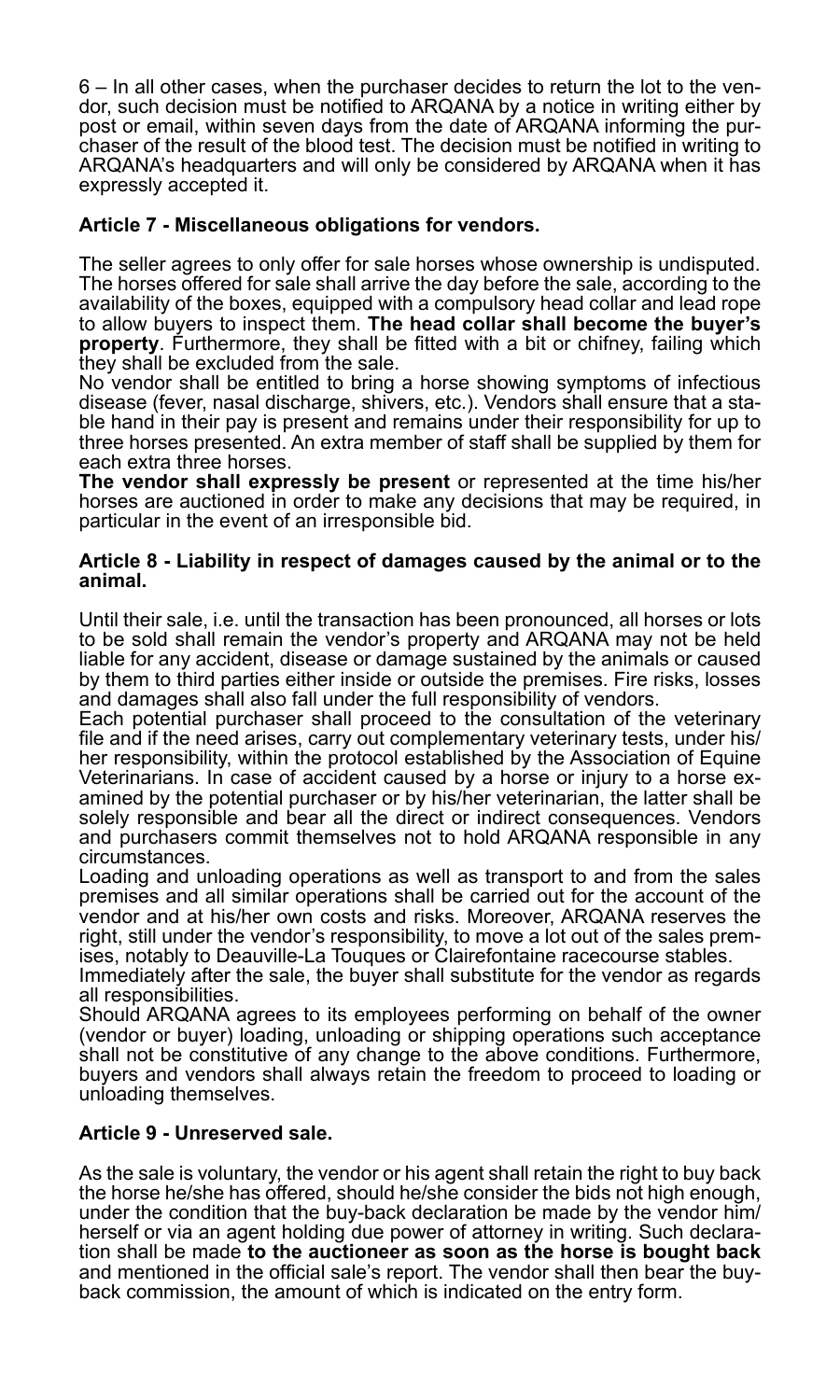# **Article 10 - Dissolution of Partnerships.**

When a sale is required to dissolve a Partnership between co-owners, **no reserve** shall be accepted on the total value of the horse. On the other hand, any of the co-owners may bid on his/her own account for the whole horse and have it knocked down to him/her. In such case, buyer's commission shall apply exclusively to the shares that did not belong to him/her and buy-back commission shall apply to the part which originally belonged to him/her. In the situation when a co-owner buys out his/her partner(s), ARQANA shall be released from its payment guarantee payment to the partner selling. The latter shall be paid by ARQANA as soon as the partner buying has settled payment for his/her purchase.

# **Article 11 - Vendor's Payment.**

ARQANA guarantees payment to the vendor for each horse sold, with half due 30 days after the end of the sale, and the remainder 60 days after the sale. Such guarantee shall expire in the situation when the vendor has outstanding settlements towards ARQANA.

It shall not apply either in the case of an irresponsible bid or towards a vendor who explicitly approved a successful bidder despite ARQANA's request to re-offer the horse on the basis of an irresponsible bid. In such cases, the vendor shall only be paid after full payment has been received by ARQANA.

All actions in respect of repossession or cancellation of the sale taken by the buyer, dispute between vendor and buyer, order sought by a third party on the amounts due to the vendor, shall render the guarantee of payment null and void.

Furthermore, in such cases, payment shall be made in the hands of the vendor up to the amount available, upon receipt of the funds by the buyer.

In the case of a sale to dissolve a partnership ARQANA shall not guarantee payment to the vendor if one partner buys out another. ARQANA shall pay the partner selling as soon as it has received payment from the partner buying.

Furthermore, ARQANA reserves the right to offset receivables and debts in respect of the same customer at the time of the auction.

A vendor who is liable for VAT shall have sole responsibility for the statutory declarations and payment of VAT to the relevant tax authorities.

# **Article 12 - "Folle Enchère opposable au vendeur" (Irresponsible bid).**

In the 10 days following the sale, ARQANA may inform the vendor of the purchaser's default or incapacity to provide sufficient credit guarantees. After having served final notice without result, with the agreement of the vendor, the horse may then be re-offered at the earliest opportunity either by ARQANA or another sales company. The vendor shall not be founded to claim the difference in price from ARQANA.

The defaulting purchaser shall then be obliged to pay the difference between the original sale price and that of the resale and will not be entitled to any surplus amount, such surplus belonging to the vendor. Should the vendor not wish for the horse to be re-offered, and having notified ARQANA by registered post, the sale shall be automatically cancelled and the horse shall be returned to the vendor, without prejudice to damages and interests owed by the defaulting buyer to the vendor.

Beyong the 10-day period following the sale, ARQANA shall accept responsibility to guarantee payment to the vendor according to the conditions in Article 11. From the 11<sup>th</sup> day, ARQANA subrogated by its payment guarantee to the vendor's rights and obligations, shall become the legal owner of the horse and dispose of all rights regarding said property, notably; retention of title; legal proceedings against a defaulting purchaser; re-offering the horse and claiming the difference in price between the original sale and resale, any surplus belonging to ARQANA.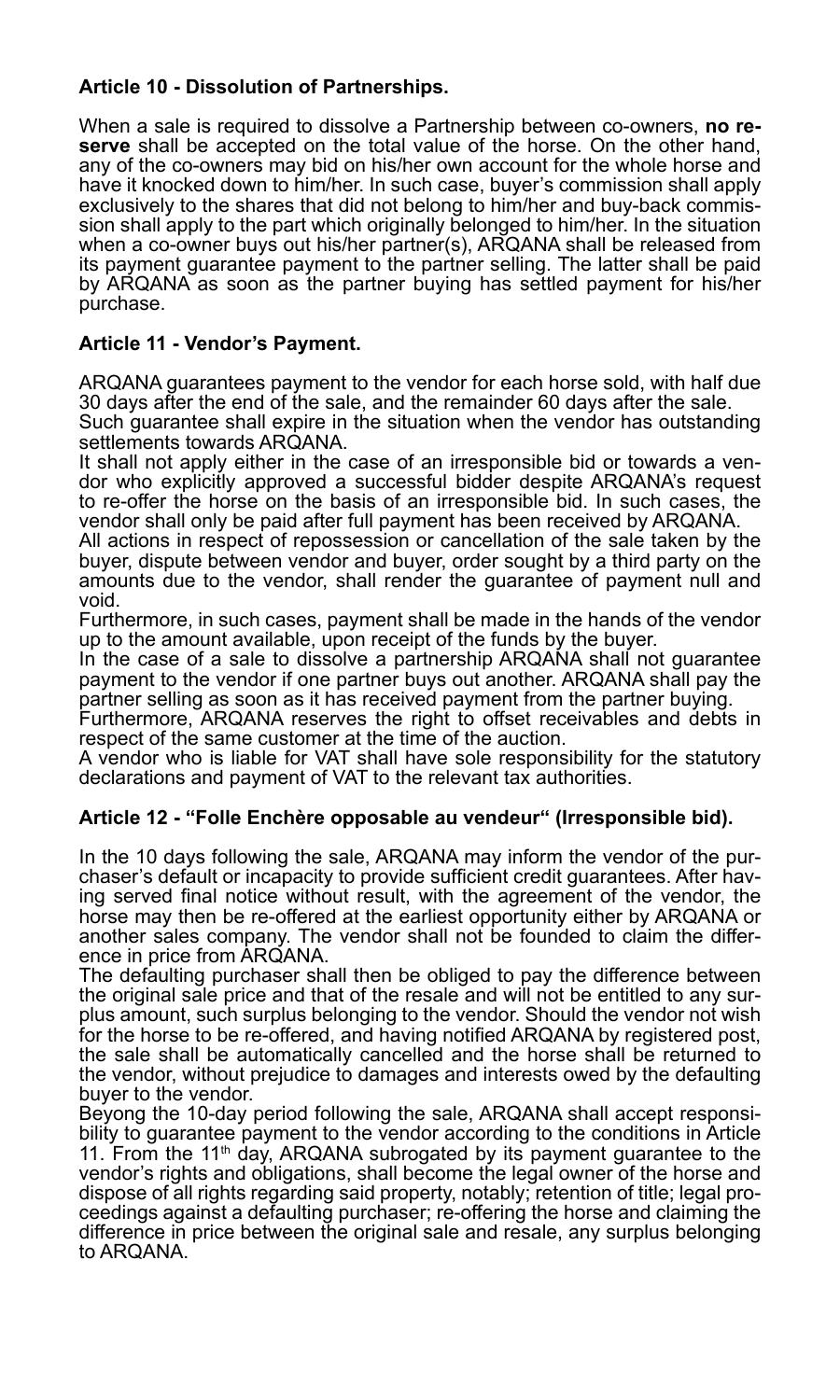# **Article 13 - Payment by the buyer - Collection of documents.**

Payment is due immediately for all sales at public auction Only the vendor shall be entitled, after the auction, to authorise the successful bidder, in writing, to pay in accordance with terms and conditions specified in the written agreement. In such case, ARQANA shall pay the vendor only upon receipt of the buyer's payment.

Any bidder shall be considered to be bidding for him/herself and the successful bidder, whose name shall be announced in the records, shall be personally responsible for his/her purchase. When the successful bidder declares to be acting on behalf of a third party, he/she must produce a written power of attorney explicitly stating that the successful bidder is together with the third party jointly responsible for the full amount of the purchase.

#### **The successful bidder whose name shall be mentioned in the official sales report, shall be personally responsible for his/her purchase in the event of the principal's defaulting.**

In the event the successful bidder does not hold explicit power to act, ARQANA may consider as joint-debtor whomsoever appears to be, in one way or another, the tacit principal of the successful bidder.

No reduction, irrespective of the reason, may be effected on the invoices issued by ARQANA. The buyers or their agents shall therefore pay these invoices in full.

All payments shall be made to ARQANA either by giro transfer, cheque or postal order (as no payment in cash is accepted). Payment for the lots exported abroad shall be made through Office des Changes (Exchange Services) by currency transfer and to the order of ARQANA.

Only after payment for their purchases and, when appropriate, after signing the document for the transfer of liability shall the buyers obtain the release notes and documents regarding their purchases either from the sales office or upon request to ARQANA.

Payment shall include the hammer price increased by the applicable commissions.

Such commissions, as well as the price, shall be payable immediately **before the handing over of the documents**, failing which, a sale on the basis of irresponsible bid shall be proceeded with.

**No complaint**, even in the case of a redhibitory vice, **shall be admissible if the buyer has not paid the total amount of his/her purchase.**

In the absence of payment, ARQANA shall inform the buyer in writing that he/ she has eight days to settle the purchase; that after this final delay, without any further notice, interest at the rate of 0.75% a month excluding tax shall be charged retroactively from the first day of the sale on the total amount of the invoice; beyond a six-month delay, the interest rate shall be brought up to 1% per month excluding tax.

ARQANA reserves the right to pass unpaid invoices on to its lawyers with a view to taking legal action to recover outstanding debts.

Any cost or expense incurred by ARQANA for the recovery of a debt shall be the responsibility of and paid for by the debtor or his/her mandate; such costs shall in any case be no less than 10% of the amount to be recovered.

In case of redhibitory vice or dispute, the funds shall be withheld at ARQANA (see article 11).

# **Article 14 - Clause of ownership.**

ARQANA, subrogated by sole virtue of the implementation of the payment guarantee to the rights and obligations of the vendor, reserves the right to retain ownership of the horses delivered until full payment of the price and relevant commissions has been made. In that respect, the submission of drafts or any other instruments creating an obligation to pay shall not constitute a payment in the sense of this provision.<br>The buyer undertakes to abstain to dispose of the horse through sale, mort-

gage, lien, loan or any other encumbrance until full payment has been made. Any agent undertakes to inform his/her principal of the existence of this clause. In the event of a seizure or any other intervention on the part of a third party in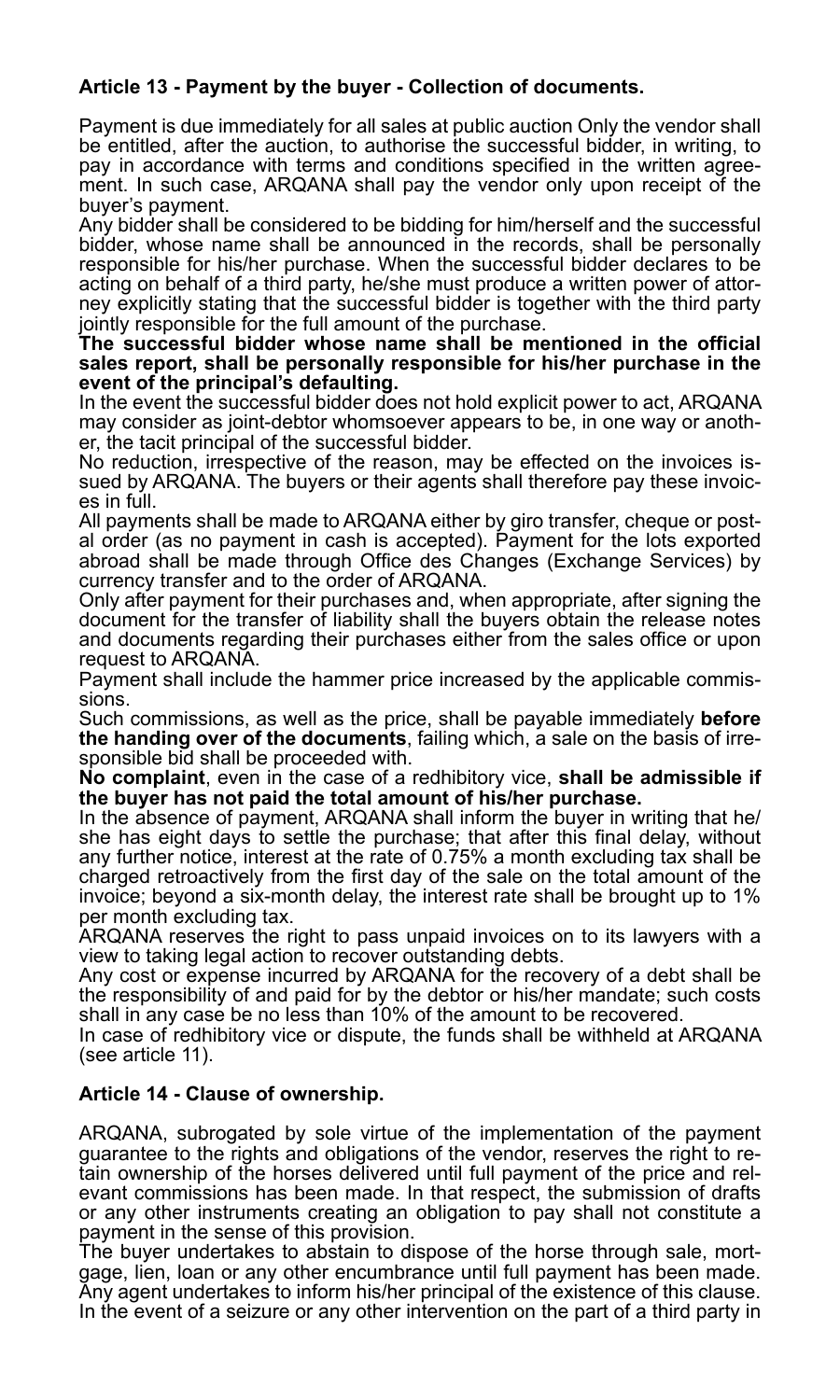respect of the horse as well as in the event of winding up, court administration or liquidation of assets, the buyer shall inform ARQANA immediately.

This ownership clause notwithstanding, the buyer shall be liable for all risks in case of death, accident or disease sustained by the horse. He/she shall bear all costs regarding the upkeep of the horse sold from the date of the auction. In the absence of payment of the price and relevant commissions, the horse may be seized wherever it is, notably on the premises of a public or private trainer, if ARQANA sees fit and without any formality. The resulting amount shall be deducted from the auction price in principal and commissions, the initial buyer remaining liable for the remainder of his/her bids and not being founded to any claims on the potential surplus. He/she also remains liable for the payment of any interests and damages with relation to the sale.

All costs and expenses incurred by ARQANA for the recovery of its debt remain at the expense of the debtor, who accepts them.

The sale itself shall be cancelled automatically and no legal action shall be required to that effect. A simple injunction issued by the President of the relevant Court shall suffice to claim ownership of the unpaid animals.

# **Article 15 - Legal Address.**

ARQANA has the right to ask a foreign buyer to designate an address in France, care of either his/her trainer or agent or another representative, in the interests of both parties and to facilitate the exchange of information and documents.

#### **Article 16 - Release notes.**

No horse either sold or unsold shall leave the premises without a release note. The note shall be collected from the sales office. Prior to collecting their horses, buyers shall report to ARQANA's office to pay the amount of their purchases or specify the terms of payment so that they can be issued with the release note required for the horses' collection.

Unless an explicit opposition on the part of the vendor is lodged with ARQANA within half an hour following the sale, the latter shall release the lot sold at the request of the buyer or his/her agent. This however shall not entail any responsibility on the part of ARQANA.<br>The horses shall have left the sales premises the dav following their pre-

**The horses shall have left the sales premises the day following their pre- sentation at 12:00pm at the latest. Beyond that date, upkeep costs (31€ per day excluding tax) shall be charged.**

# **Article 17 - Costs for the vendor's account.**

These costs are outlined on the entry form for each sale. **Buy backs must be notified on the day of sale, failing which vendors will be charged the usual commissions.** The vendor shall be liable for any additional tax or due imposed by the government or local district over or above what is currently applicable.

Any invoices sent to the vendor are due for immediate payment. In the absence of payment, ARQANA shall issue a formal notice to pay within 8 days. Beyond this date, interest of 0.75% a month excluding tax will be added to the vendor's account from the date of the reminder.

# **Article 18 - Costs for the buyer's account.**

# **Buyer's commission: 6%. All horses are sold with VAT added on.**

- 10% on mares in foal, fillies out of training and sold as breeding prospects, stallions and stallion shares.<br>20% on all other horses including those of racing age, yearlings and
- foals.

Some horses may however be sold without VAT (non-taxable vendors). This information will be announced from the rostrum during the presentation of the concerned lot number. (VAT shall only be applied on the 6% buyer's commission).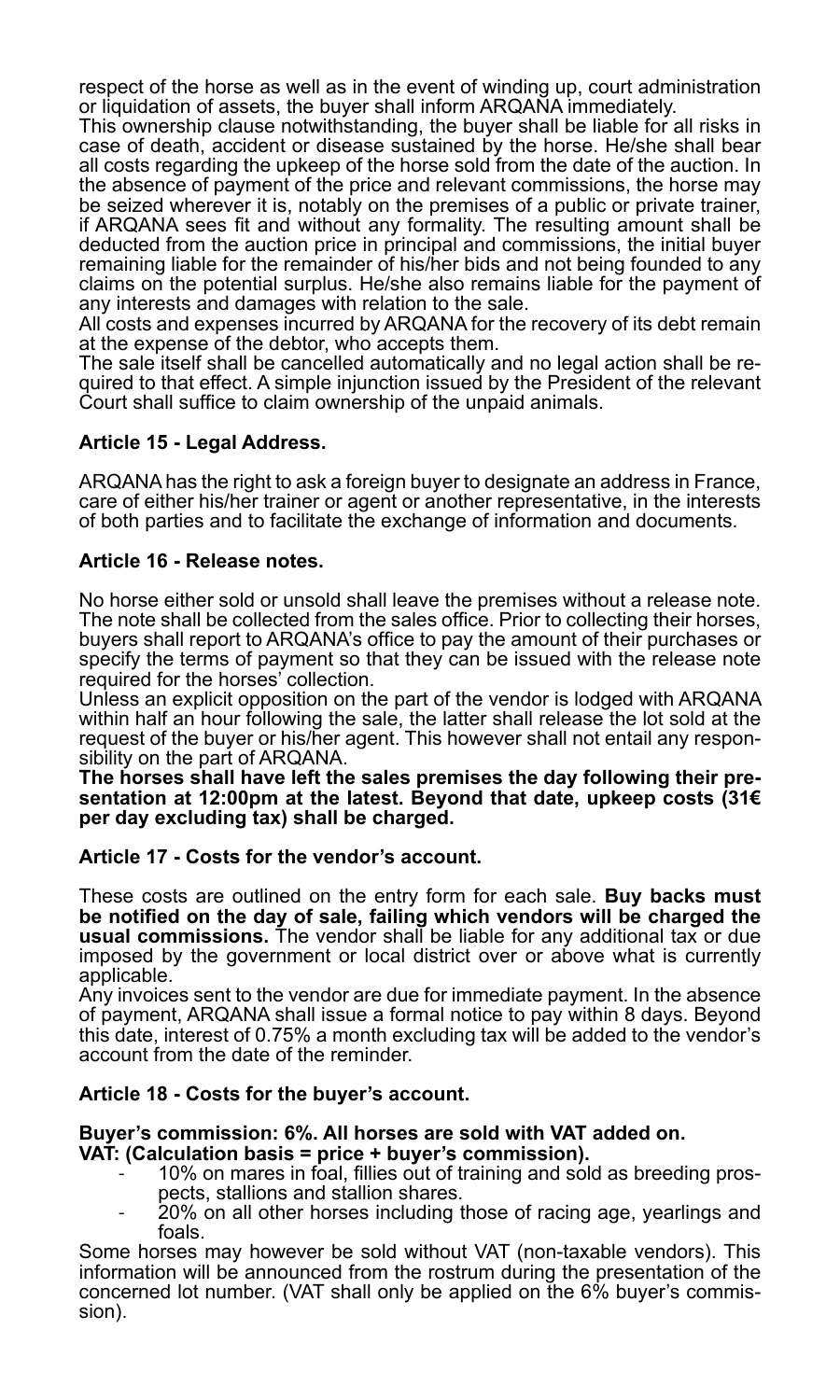### **The calculation of VAT distinguishes 5 cases:**

1. The buyer is French and pays VAT in France: VAT applies to the total sale price (VAT may be reclaimed by the buyer).

2. The buyer pays VAT in an E.U. member country other than France and supplies his/her E.U. identification number, and the horse is delivered in an E.U. country: exemption from VAT (production of documentary evidence of delivery is compulsory).

3. The buyer pays VAT in an E.U. member country other than France and supplies his/her E.U. identification number, and the horse stays in France: VAT applies to the total sale price (VAT may be reclaimed from tax services in France). 4. The buyer is not registered for VAT in France or in another E.U. member country: VAT applies to the total sale price.

5. The horse is exported from the E.U.: exemption of VAT on presentation of customs document confirming export (original copy of Single Administrative Document N°3) and mentioning ARQANA as the exporter.

**ARQANA accepts no responsibility as regards the judicial or tax consequences resulting from a false declaration made by the buyer.**

#### **Horses sold under the provisions of temporary importation regulations give rise to four cases:**

1. The buyer is registered for VAT in an E.U. member country other than France and provides his/her VAT number, and the horse is exported from France to another E.U. member country: exemption from VAT on presentation of a document confirming arrival in E.U. country.

2. The buyer is registered for VAT in an E.U. member country other than France and provides his/her VAT number and the horse remains in France: VAT charged.

3. The buyer is not an E.U. resident and the horse stays in France: VAT charged. 4. The horse is exported immediately: exemption from VAT on the condition that the document of temporary import is cleared by the buyer with the Customs Administration.

**ARQANA accepts no responsibility as regards the judicial or tax consequences resulting from a false declaration made by the buyer.**

#### **Article 19 - Private sale of horses entered but not presented.**

The vendor undertakes not to propose or sell any horse whose entry has been accepted by ARQANA.

For any horse which would not pass through the ring but would be sold privately during the two months preceding the sale for which it had been entered or the month following, even if the private sale is not completed on the sales ground. the vendor shall be liable to pay €800 excluding tax, €5,000 excluding tax for the Arc Sale, as well as 10% of the average price realised at the session for which the horse was entered. ARQANA does not quarantee payment for sales made in these conditions.

# **Article 20 - Entries.**

Vendors and buyers shall comply with the rules of France Galop as regards the entries and forfeits of all horses offered for sale.

#### **Article 21 - Horses entered in another catalogue.**

ARQANA reserves the right to refuse the representation of a horse also entered in another sale catalogue. In such case, a lump sum of €800 excluding tax, €5,000 excluding tax for the Arc Sale, together with the amount of the entry fee shall become payable.

# **Article 22 - Refusal to present.**

ARQANA reserves the right to refuse to present horses on the day of the sale, notably whenever their conformation or condition is considered insufficient or when they are showing signs of infectious disease.